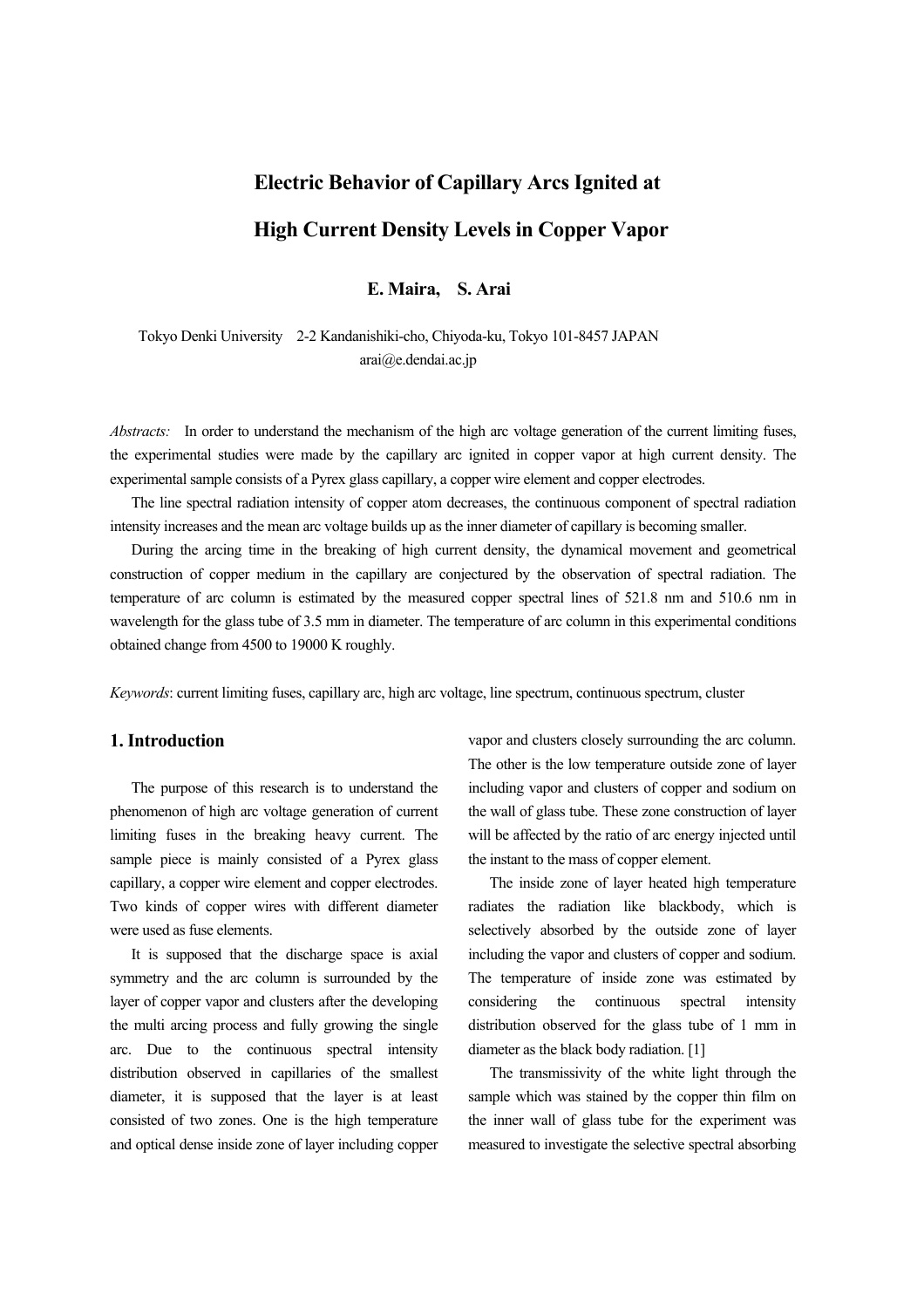phenomena.

 The radiation temperature of arc column was estimated by measuring the two copper spectral lines of 521.8 nm and 510.6 nm in wavelength for the glass tube of 3.5 mm in diameter. The temperature just after ignited arc is from 5000 to 8000 K, then after passing through the minimum temperature about 4500 K, the arc temperature monotonously increases to about 15000 to 19000 K.

## **2. Experimental equipments and method**

#### **2.1. The experimental circuit and apparatus**

 Fig.1 shows the experimental circuit. A current breaking experiment is carried as follows. The charged capacitor bank C of 0.136 F discharges through the reactor L of 1.96 mH and breaker B interrupts the current of CL loop to disconnect the capacitor bank near the maximum current. Thereafter the current is commutated to flow in the LR discharge circuit which consists of reactor L, the experimental apparatus and current shunt Sh.



Fig.1 Experimental circuit

 The experimental apparatus mainly consists of a pressure container and an experimental sample. The pressure container is constituted with the top and bottom stainless steel circular disks of 15 mm in thickness and a insulation cylinder of 58 mm in length and 80 mm in outer diameter. The experimental sample consists of a copper wire element, a Pyrex glass tube and electrodes which serve to hold elements and to seal the arc burning space of capillary. The dimension of a copper wire is 50 mm in length, 0.18 and 0.26 mm in diameter and the dimension of Pyrex glass tube is 50 mm in length and 1 to 3.5 mm in inner diameter every 0.5 mm.



El: Copper wire element, Gt: Glass tube, Et: Copper electrode, Sb: Screw bolt, Sd: Stainless steel disc.

Fig.2 The experimental sample

#### **2.2. Spectral measurement systems**

 The 2 spectral measurement systems were used to make measurement of the radiation spectrum from the inside of glass tube. One called PMA (Photonic Multichannel Analyzer) consists of the multichannel spectral equipment and the controller of optical system. The PMA measures simultaneously the spectral intensity of time integral during 25 msec in the range of 300 to 800 nm in wavelength. The other measures 2 line spectral intensities with time. The radiation conducted by the single optical fiber is equally divided on the way of optical channel and then each divided radiation is conducted to a monochromatic spectrometer.

#### **3. Experimental Results**

## **3.1. Spectrum in the glass tube of 1 mm in inner diameter**

 The experiment was made to obtain arc current and voltage, line spectral intensities of 510.6 nm and 521.8 nm to time and spectral intensity distribution to spectral wavelength using experimental samples. The samples made up by a copper wire element of 0.18 mm or 0.26 mm in diameter and a Pyrex glass tube of 1 mm in inner diameter. The breaking current was same in pre-arcing time.

Fig.3 shows current and voltage in Fig.3(a),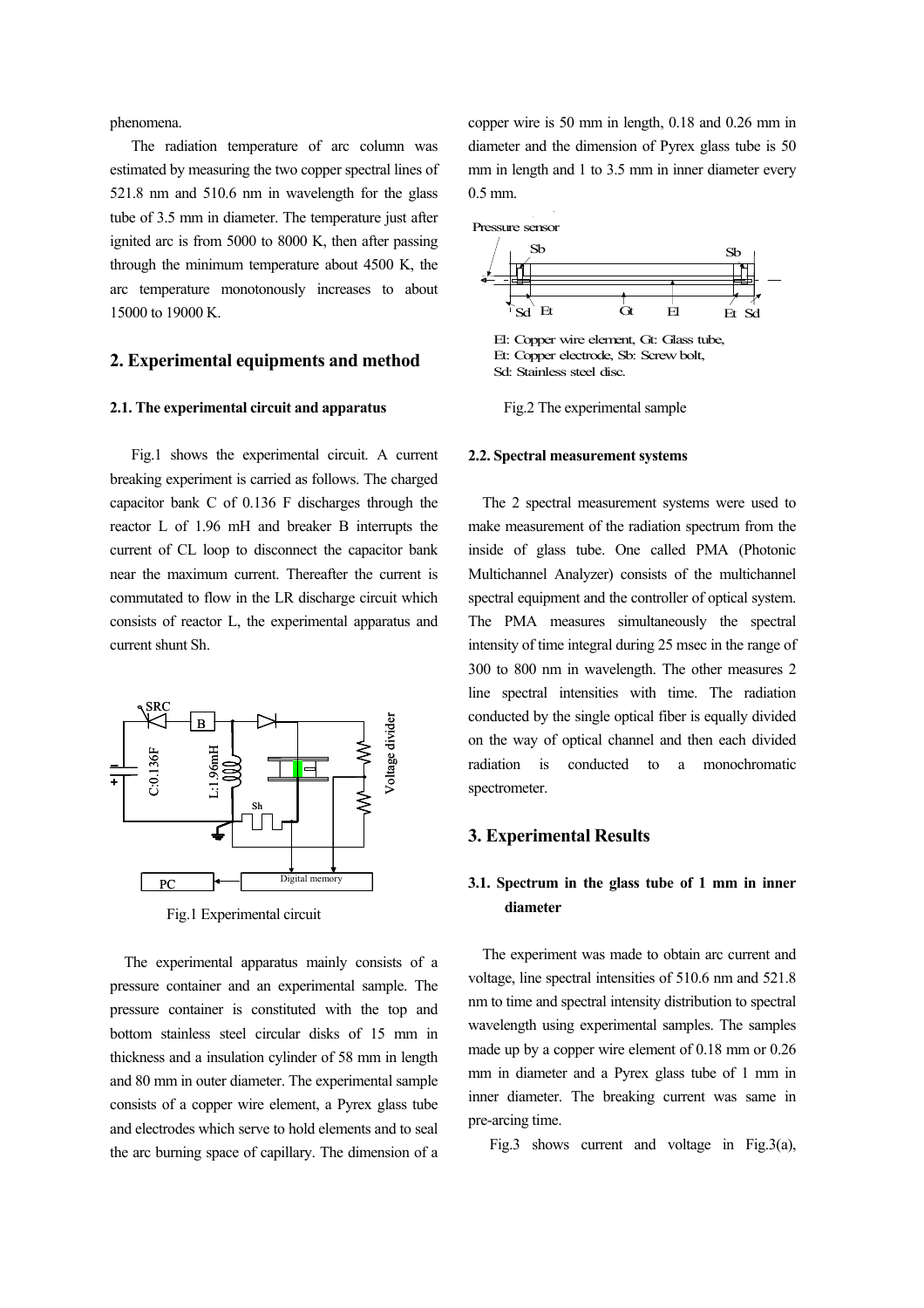spectrum intensities of 521.8 nm and 510.6 nm in wavelength observed by the 2 spectrometer system in Fig.3(b), and spectral intensity distribution obtained by PMA in Fig.3(c) for the copper wire element of 0.18 mm in diameter.



(a) Current and voltage



 (b) Current and spectral intensities of 521.8 nm and 510.6 nm in wavelength to time



(c) Spectral intensity to spectral wavelength

Fig.3 Current, voltage, line spectral intensities and spectral intensity distribution for the element diameter of 0.18 mm and the glass tube inner diameter of 1.0 mm

 Fig.4 shows current and voltage, line spectral intensities to time and the spectral intensity distribution to spectral wavelength obtained for copper wire elements of 0.26 mm in diameter, and Pyrex glass tubes of 1 mm in inner diameter.

 As seen in Fig.3(a) the current wave form is roughly rectangular during prearcing time of 1.0 ms. An arc voltage builds up rapidly to the maximum voltage of 2.0 kV just after arc initiation and decreases 1.55 kV.



(a) Current and voltage



 (b) Current and spectral intensities of 521.8 nm and 510.6 nm to time



(c) Spectral intensity to spectral wavelength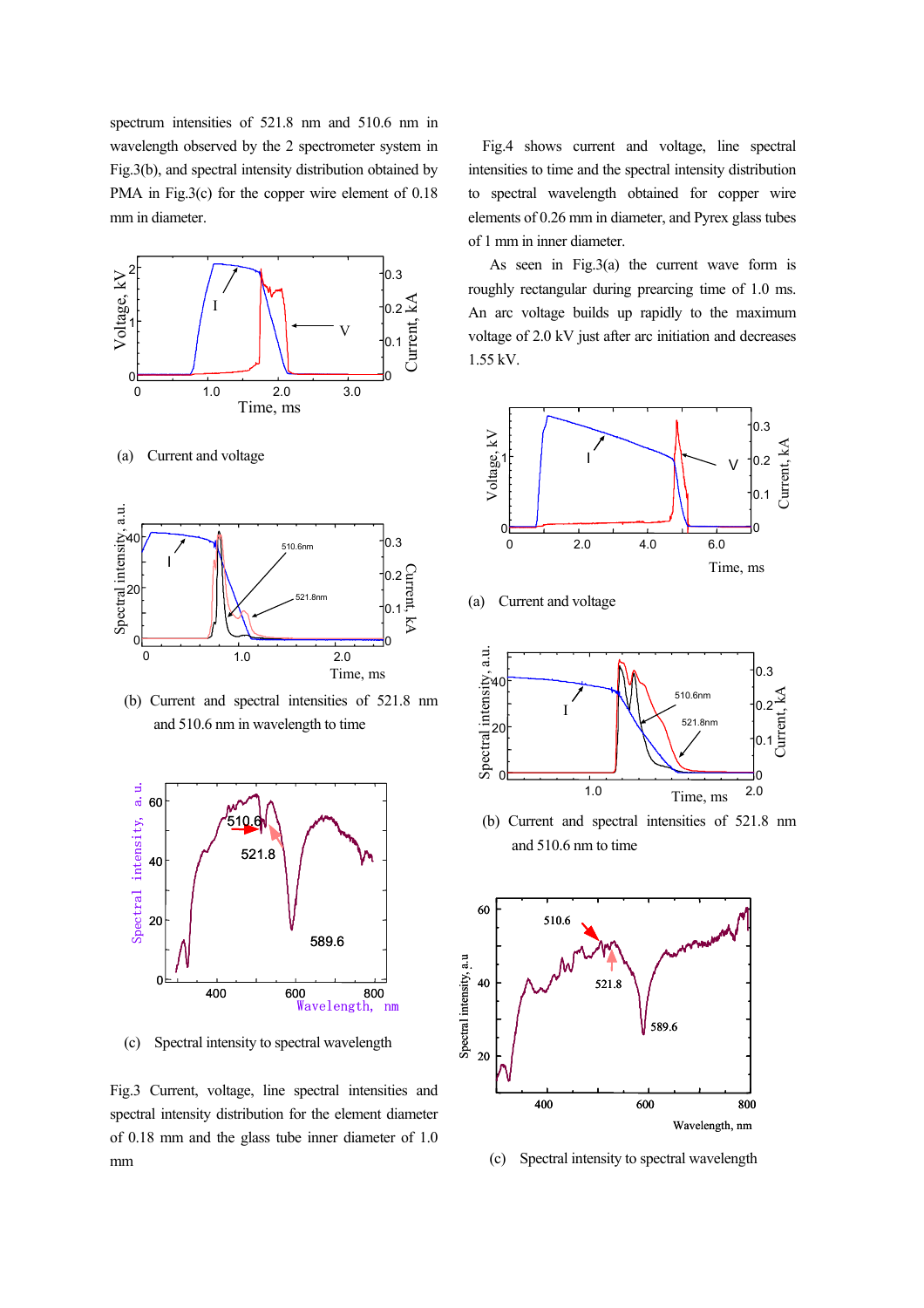Fig.4 Current and voltage, line spectral intensities and spectral intensity distribution for the element diameter of 0.26 mm and the glass tube inner diameter of 1.0 mm

 As seen in Fig.4(a) the current during the prearcing time is same wave form as that in  $Fig.3(a)$ , but the pre-arcing time of 4.1 ms is longer because of the larger diameter of element. According to the lower arc ignition current, the arc voltage decreases linearly from the maximum of 1.5 kV at arc initiation to the minimum of 0.4 kV just before an arc current zero and instantly rises 0.5 kV at the current zero.

 Fig.3(b) shows the line spectral radiation intensities of 521.8 and 510.6 nm in spectral wavelength for copper atoms. Both intensities very quickly increase after the ignition of arc, the intensity of 521.8 nm is larger than that of 510.6 nm for  $115 \mu s$  before the maximum intensity, and the intensities inverse each other around the maximum intensity, that is, the intensity of 510.6 nm is larger than that of 521.8 nm. And the intensities again inverse each other and decrease with time, the intensity of 521.8 nm swells before arc current zero.

 Fig.4(b) shows the same behavior of line spectral intensities as Fig.3(b). Both intensities very quickly increase after the ignition of arc, the intensity of 521.8 nm is larger than that of 510.6nm for 47  $\mu$  s before the maximum intensity. Both intensities have a deep dent around the maximum intensity. Then both intensities decrease with time, and the intensity of 521.8 nm is kept over and decreases slower than that of 510.6 nm until arc current zero.

As seen in Fig.3(c) and Fig.4(c), the spectral intensity distribution to the spectral wavelength is roughly continuous and strong spectral absorption is clearly recognized at two portions around 325 to 327 nm and 590 nm of wavelength for the glass tube of 1 mm in inner diameter. It is supposed that the spectral absorption around 325 to 327 nm is brought on the copper clusters and vapor, absorption around 590 nm is brought on sodium clusters and vapor.

# **3.2. Spectrum in the glass tube of 3.5 mm in inner diameter**

 The same experiment as the section 3.1. was made except using Pyrex glass tubes of 3.5 mm in inner diameter as parts of experimental samples. The breaking current was same in prearcing time.

 Fig.5 shows current and arc voltage, line spectral intensities and spectrum distributions obtained by a experimental sample made of a copper wire of 0.18 mm in diameter as the element.



(a) Current and voltage



 (b) Current and spectral intensities of 521.8 nm and 510.6 nm to time

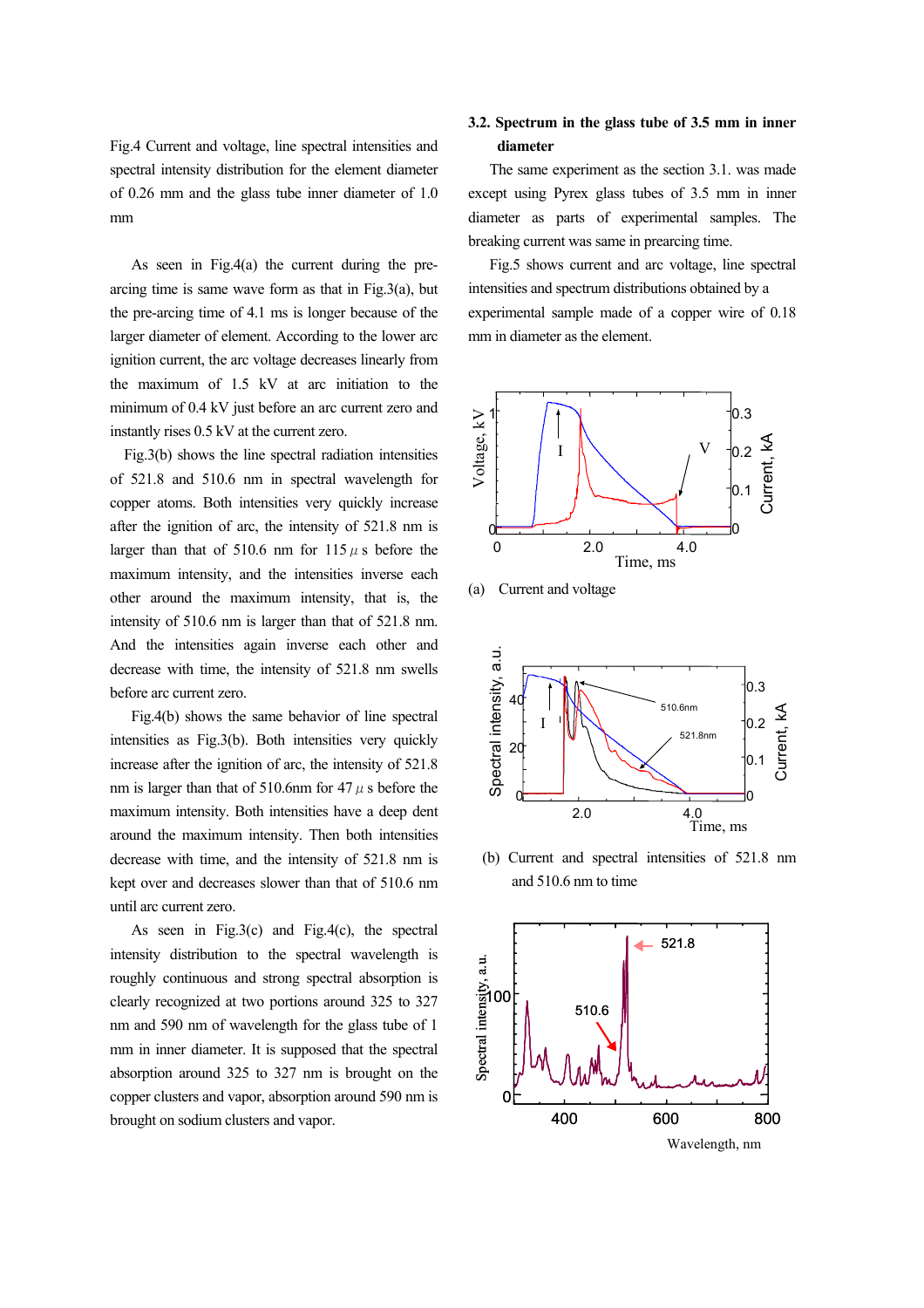#### (c) Spectral intensity to spectral wavelength

 Fig.5 Current and voltage, line spectral intensities to time and spectral intensity distribution to spectral wavelength for the element diameter of 0.18 mm and the glass tube inner diameter of 3.5 mm.

 Fig.6 shows current and arc voltage, spectral intensities to time and spectral intensity distribution to wavelength obtained by a experimental sample made of a copper wire of 0.26 mm in diameter as elements.



(a) Current and voltage



 (b) Current and spectral intensities of 521.8 nm and 510.6 nm to time



 (c) Spectral intensity distribution to spectral wavelength

Fig.6 Current and voltage, line spectral intensities to time and spectral intensity distribution to spectral wavelength for the element diameter of 0.26 mm and the glass tube inner diameter of 3.5 mm.

As seen in Fig.5(a) the current wave form is roughly rectangular during prearcing time of 0.85 ms. An arc voltage builds up rapidly to the maximum voltage of 1.0 kV after arc initiation and decreases 0.25 kV for 0.3 ms and is kept from 0.2 to 0.25 kV.

 As seen in Fig.6(a) the current is the same wave form as that of Fig.5(a) except for pre-arcing time of 3.3 ms. Since the arc ignition current is lower than that of Fig.5(a), the arc voltage decreases linearly from the maximum of 0.7 kV at arc initiation to 0.35 kV and the minimum of 0.2 kV just before an arc current zero and quickly rises the peak voltage of 0.4 kV at the current zero.

 Fig.5(b) and Fig.6(b) show the distribution of line spectral radiation intensities of copper atom for the glass tube of 3.5 mm in inner diameter.

 The both line spectral intensities on each figure from the arc discharge space suddenly build up at the same time of arc ignition and reach the peak values in a few micro seconds. After reaching the peak intensity, the both spectra collapse and return in 0.2 to 0.3 msec. The spectral intensity of 510.6 nm in wavelength is larger than that of 521.8 nm for this duration.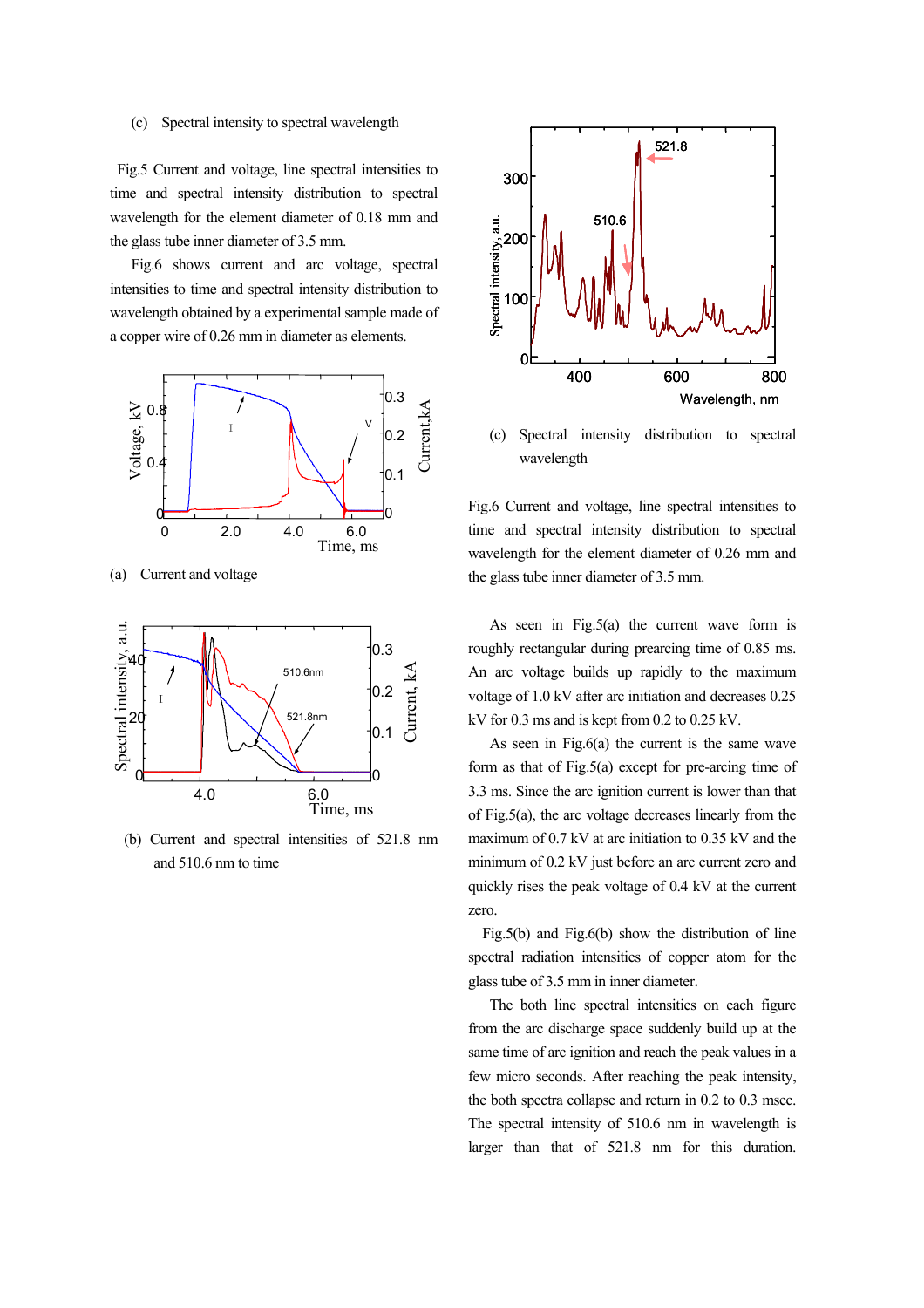Thereafter both spectral intensities change each other, that is, the spectral intensities of 521.8 nm is larger than that of 510.6 nm and the spectral intensity of 510.6 nm collapses more quickly than that of 521.8 nm. Both spectral intensities mostly disappear at the same time near arc current extinction.

Fig.5(c) and Fig.6(c) show the spectral intensity distribution to the spectral wavelength for the glass tube of 3.5 mm in inner diameter. The spectral intensity distribution is mostly line spectrum.

 The spectral radiation intensity in the glass tube of 3.5 mm in inner diameter is about 7 times larger than that of 1 mm for the values around 515 to 520 nm of spectral wavelength.

 The remarkable difference for the distribution of spectral intensity to the wavelength is observed for the inner diameter difference of glass tube. The continuous spectral intensity distribution was observed by PMA for the glass tube of narrow inner diameter and the line spectral intensity distribution was observed on the large inner diameter of glass tube. The result suggests that the higher density of copper layer surrounding arc is as the diameter of glass tube is smaller, the weaker spectral intensity pass out through the glass tube.

## **4. Consideration and investigation**

# **4.1. Optical state of copper vapor surrounding arc column estimated by spectral radiation intensity distribution**

 Using the PMA, the distributions of continuous spectral and line spectral intensity are observed by the measurement of spectrum emitted through the glass tube during arcing time. It is supposed that the different distribution of spectral intensity emitted through the glass tube during arcing time depends on the state of medium generated from the dispersed and decomposed wire element and surrounding the arc discharged space.

 As previously reported about the continuous distribution of spectral intensity, [1] it is estimated that the arc column is surrounded by the layer of optical dense medium, this layer absorbs the some spectral radiation from the arc depending on the optical density.

The medium includes copper vapor, copper clusters which consist of many kinds of assembly of copper atoms and radiate the continuous spectra.[2]

 On the other hand, the medium surrounding arc column becomes optically thinner and the line spectral radiation intensity through the glass tube is stronger as inner diameter of glass tube is larger.

# **4.2. The arc column temperature estimated by the line spectral radiation measurement**

 It is supposed that the line spectral radiation through the glass tube of larger inner diameter is directly emitted from the arc column. If the local area thermal equilibrium is maintained in an arc column, the temperature of arc column is estimated by the ratio of 2 line spectral intensities as given by the following equation for copper atoms.[3]

$$
T = \frac{11975}{2.05 - ln \frac{I_{\text{S21.8}}}{I_{\text{S106}}}}
$$
 [K] (1)

where  $T$  is the absolute temperature of arc column,  $I_{521.8}$ and  $I_{510.6}$  are the spectral intensities of 521.8 nm and 510.6 nm in wavelength respectively.

 The temperature of arc column was calculated by the equation (1) about the data of line spectral intensities shown in Fig.5(b) and Fig.6(b). The calculated results are shown in Fig.7 and Fig.8.



Fig.7 the temperature of arc column obtained from the data of Fig.5(b) for the sample made of the element of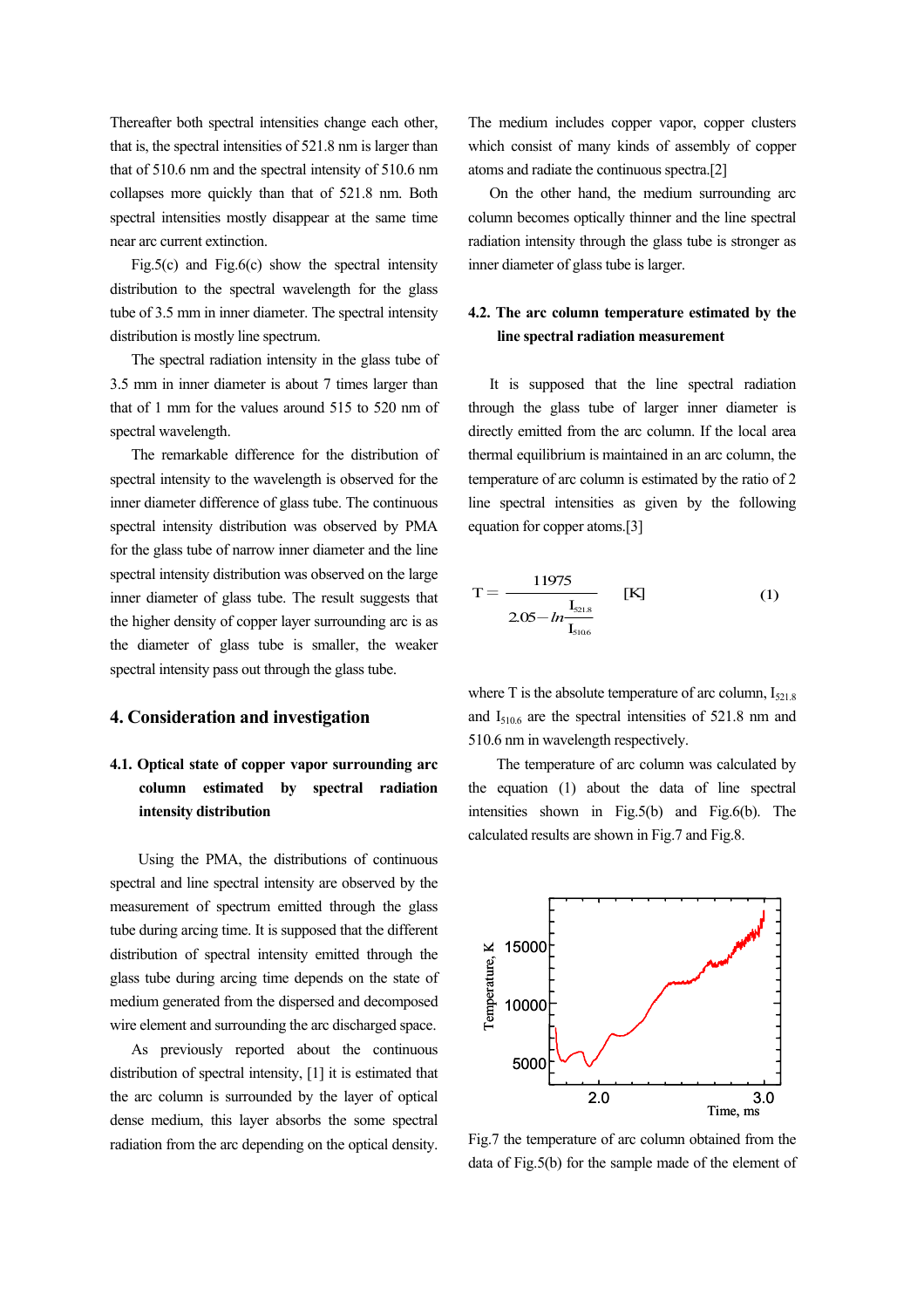0.18mm in diameter and the glass tube of 3.5mm in inner diameter



Fig.8 the temperature of arc column obtained from the data of Fig.6(b) for the sample made of the element of 0.26mm in diameter and the glass tube of 3.5mm in inner diameter

 The change of arc temperature is shown in Fig.7 obtained for the sample made of the element of 0.18mm in diameter and the glass tube of 3.5mm in inner diameter. The temperature is 8000 K at the arc ignition, and decreases to the minimum value of 4950 K, and then increases monotonously to 18000 K for 1 msec.

 Fig.8 shows the change of arc temperature obtained by using the sample made of the element of 0.26mm in diameter and the glass tube of 3.5mm in inner diameter. The temperature is 5500 K at the arc ignition, and decreases to the minimum value of 4950 K, and then increases monotonously for 0.35 msec to the maximum value of 19000 K, and again decreases to the mean value of 13000 K.

# **4.3. Development of medium surrounding the arc column**

 In the breaking current level of the experimental circuit adapted for this research,[4] just a little before the arc ignition, the element changes from a cylindrical liquid of uniform cross section to one of variable cross section constricted at many points along the length of element. The constrictions in the cross section of element develop at many points along the length of wire element as the result of current pinch effect. It is estimated that the temperature of element at that instant may be slightly higher than the melting temperature by the value of specific Joule integral.

 At last the multi-arc starts along the length of element following the development of constriction of element cross section in very short time. Each arc burns back and joins together, and single arc is formed in very short time duration.

 For the short duration after the ignition of multi-arc, the energy flowing into the experimental sample increases abruptly according to the generation of high arc voltage, but most energy may concentrate into the zones of arc burning points, so that a smaller amount of energy supplies to a layer of decomposed copper wire element diffused outside the arc burning space. Therefore a copper layer outside the arc space may consist of copper vapor and clusters mixed up various sizes.

# **4.4. Line and continuous spectral radiations depending on the glass tube diameter**

 In early arcing time, the arc discharge space is surrounded by the layer consisting of copper vapor and various size clusters. The spectra emitted from the arc discharge space may be affected by the density of layer which depends on the inner diameter of glass tube.

 The lower density of layer surrounding arc discharge space is and also the thinner optical thickness of the layer is, the larger inner diameter of glass tube is. The absorption of emission from arc discharge space decreases and the line spectral intensity observed outside the glass tube is stronger as the inner diameter of glass tube is larger. It is supposed that the line spectral intensity observed outside the glass tube of larger inner diameter may directly come through from the arc discharge space.

 The density of layer surrounding arc discharge space is denser and the optical thickness of the layer is also thicker as the inner diameter of glass tube is smaller. The absorption of emission from the arc discharge space by the layer increases and the line spectral intensity attenuates and at last the only continuous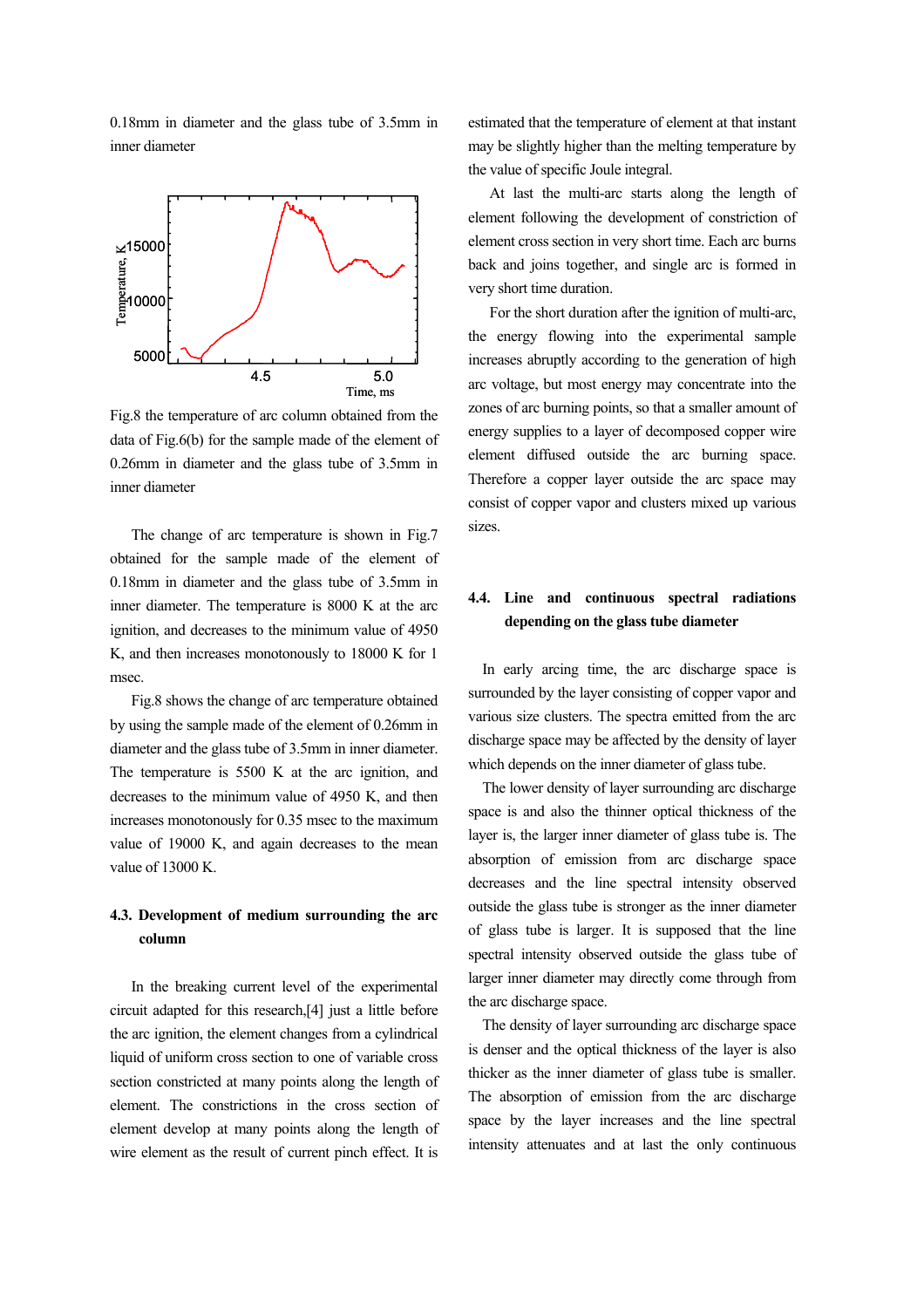spectral distribution observes outside the glass tube as the inner diameter of glass tube is furthermore smaller. The mechanism of continuous spectral radiation observed in the smallest inner diameter of glass tube is supposed as follows. The clusters which absorb the emission from arc discharge space radiate the continuous spectrum within the longest limited wavelength depending on the size of cluster.

## **5. Conclusions**

 Using samples stretched a copper wire element in the capillary of glass tube, and in the region of current limiting level for the prearcing time of a few milli-seconds order, the formation of medium distribution in the arc discharging space was considered by the spectral radiation during arcing time. And the temperature of arc column was observed by two lines spectral intensities emitted from the copper atom in an arc column.

 After the multi arcs ignite along the wire element at the start of arcing time, the single arc is formed by each arc burning back for the duration of quite short time.

 The line spectral distribution was observed in the glass tube of larger inner diameter, the continuous spectral distribution was observed in glass tubes of the smallest diameter.

 The process of distribution of arc space media of the element material in relatively short arcing time is supposed from the spectral observation as follows. Each arc is surrounded by the vapor and clusters of the element material in the duration of multi arc, multi arcs grow up into the single arc between the electrodes, the arc column is surrounded by the layer of copper vapor and clusters.

 On the observation of line spectral distribution in the glass tube of larger inner diameter, spectral radiation of arc column directly comes through the glass tube because of the thin density of clusters in the layer. On the continuous spectral distribution in the smallest inner diameter, the spectral radiation of arc column is absorbed by the inside zone of optical dense layer and then the continuous radiation form the dense cluster zone in the layer comes out through the glass tube because of thick density of clusters in the layer.

 The continuous radiation emitted by the inside zone of the layer of high temperature is absorbed the outside zone of the layer including copper and sodium clusters. The sodium may be supplied by the ablation of inside wall surface of Pyrex glass tube.

 It was made certain that the thin membrane of copper adhered to the glass tube wall after experiment absorved selectively little line spectral radiation.

 The line spectra of arc column directly come out through the glass tube, so that the temperature of arc column is obtained by the two line spectra of copper atom assuming the local area thermal equilibrium. The temperature of arc column changes from 4500K to 19000K.

#### **References**

- [1] S. Arai: Geometrical Model of Discharge Space in the State of the High Arc Voltage Generation of Capillary Arcs, Proc. ICEFA,  $pp119 \sim 124$ , (1999)
- [2] B. Weber and R. Scholl: A Noble Type of Light Source: Continuous Radiation from Small Clusters in Microwave Exited Discharges, J. of IES, Summer, pp93~97 (1992)
- [3] Miyaji, Kito, Okada: (Japanese), J of IEEJ